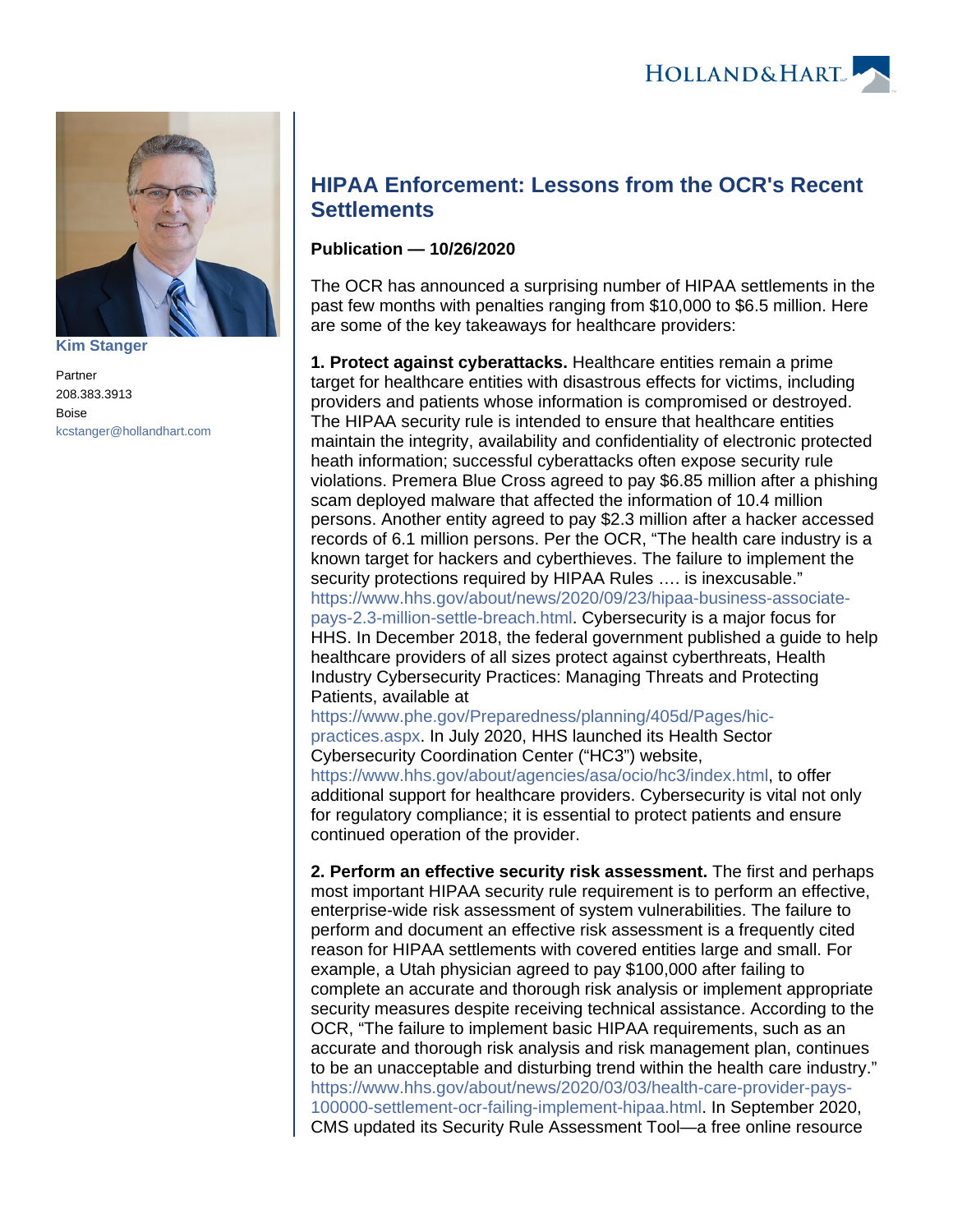

to help covered entities and business associates assess their risks and comply with security rule requirements.

[https://www.healthit.gov/topic/privacy-security-and-hipaa/security-risk](https://www.healthit.gov/topic/privacy-security-and-hipaa/security-risk-assessment-tool)[assessment-tool.](https://www.healthit.gov/topic/privacy-security-and-hipaa/security-risk-assessment-tool) Covered entities and business associates should review and update their risk assessment on a regular basis, then follow up to address identified vulnerabilities.

**3. Maintain appropriate policies and safeguards.** The HIPAA privacy and security rules require covered entities to maintain appropriate policies and implement specified administrative, technical and physical safeguards. Business associates must also comply with security rule requirements. The failure to have required policies and safeguards in place not only exposes the covered entity or business associate to data breaches, but they may also evidence "willful neglect" resulting in mandatory HIPAA penalties. The absence of such policies and safeguards is, not surprisingly, a recurring factor in OCR settlements. In contrast, the OCR has suggested in commentary and seemingly practice that it will not usually seek penalties if the covered entity or business associate has the required policies and safeguards in place even if there is a breach. (See 75 FR 40879). For a list of required policies and safeguards, see

<https://www.hollandhart.com/pdf/HIPAA-Privacy-Checklist-HH.pdf> and [https://www.hollandhart.com/pdf/HIPAA-Security-Checklist-HH.pdf.](https://www.hollandhart.com/pdf/HIPAA-Security-Checklist-HH.pdf) Having the required policies will help protect against regulatory violations, but it is more important to ensure that the safeguards are effectively implemented to protect your patients' information and your own operations.

**4. Encrypt your devices.** The HIPAA security rule generally requires covered entities and business associates to encrypt devices containing protected health information. The theft or loss of unencrypted devices containing protected health information is presumptively a reportable breach and has repeatedly resulted in five- or six-figure settlements. For example, a Georgia ambulance company agreed to pay \$65,000 following the loss of an unencrypted laptop containing information of 500 persons. A Rhode Island health system agreed to pay \$1.04 million due to the theft of an unencrypted laptop containing the information of 20,431 individuals. And most recently, a New York hospital system agreed to a \$3 million settlement due to the loss of an unencrypted laptop and flash drive containing information of an unspecified number of patients. The OCR stated, "Because theft and loss are constant threats, failing to encrypt mobile devices needlessly puts patient health information at risk." [https://www.hhs.gov/about/news/2020/07/27/lifespan-pays-1040000-ocr](https://www.hhs.gov/about/news/2020/07/27/lifespan-pays-1040000-ocr-settle-unencrypted-stolen-laptop-breach.html)[settle-unencrypted-stolen-laptop-breach.html](https://www.hhs.gov/about/news/2020/07/27/lifespan-pays-1040000-ocr-settle-unencrypted-stolen-laptop-breach.html). HealthIT.gov has a website dedicated to protecting mobile devices:

[https://www.healthit.gov/topic/privacy-security-and-hipaa/your-mobile](https://www.healthit.gov/topic/privacy-security-and-hipaa/your-mobile-device-and-health-information-privacy-and-security)[device-and-health-information-privacy-and-security](https://www.healthit.gov/topic/privacy-security-and-hipaa/your-mobile-device-and-health-information-privacy-and-security).

**5. Respect the patient's right to access their information.** The OCR is actively pursuing its initiative to enforce a patient's right to access their protected health information at a reasonable cost. Over the past year, the OCR has announced nine settlements ranging from \$3,500 to \$160,000 with a variety of providers. Under HIPAA, providers must:

a. Respond to patient requests to access their information within 30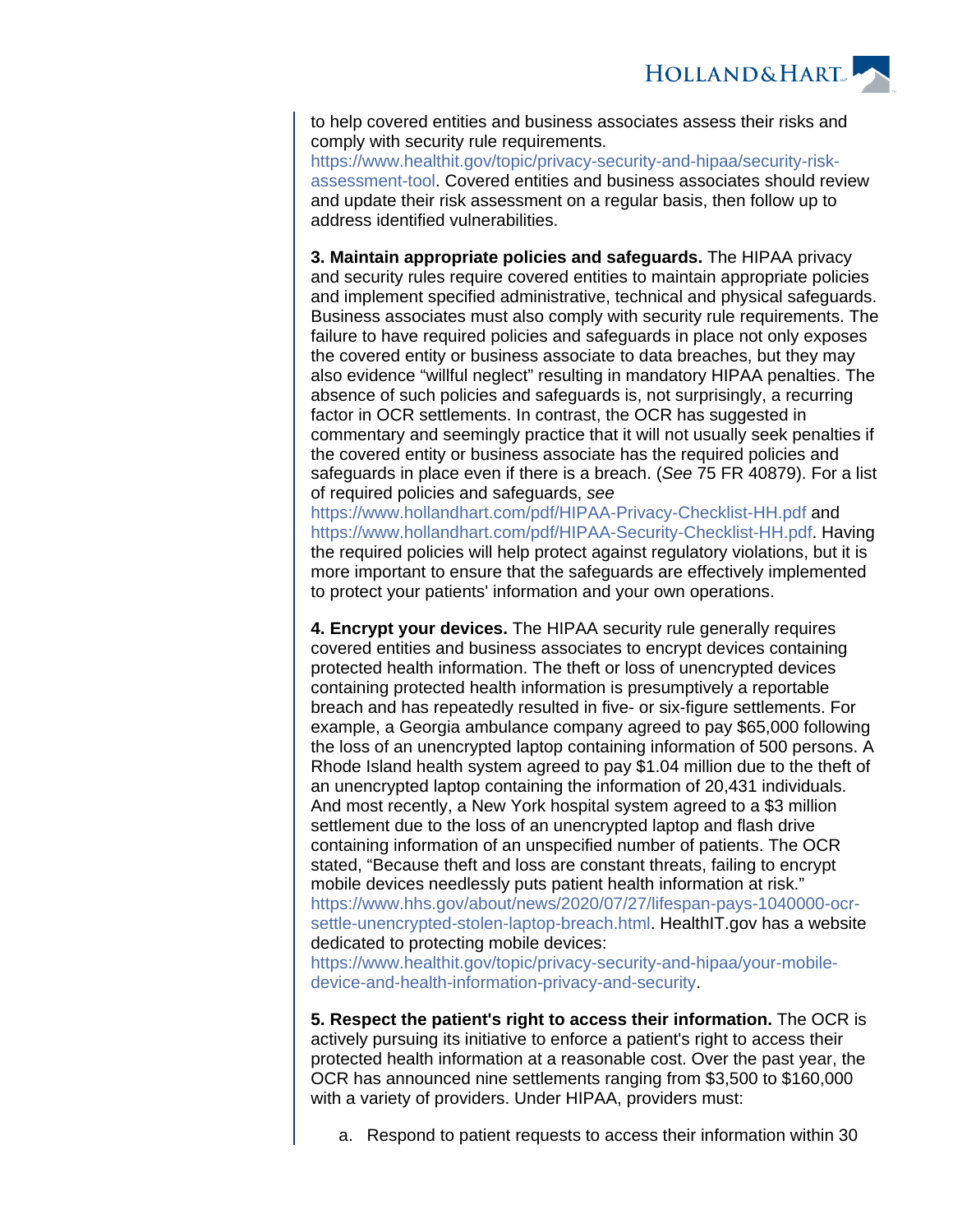

days. In several of the reported cases, the providers delayed production for months despite repeated requests.

- b. Provide all the records requested unless you fit within one of the limited exceptions that allows you to withhold records. (See 45 CFR 164.524). Several of the settlements involved situations in which the provider produced some but not all of the requested records despite repeated requests.
- c. Provide the records in the form and format requested if readily producible, including electronic format.
- d. Charge only a reasonable cost-based fee when producing records to the patient, i.e., the actual labor costs for copying the records, supplies, and postage. Providers may not charge additional retrieval or administrative costs. For more information on acceptable charges, see [https://www.hollandhart.com/charging](https://www.hollandhart.com/charging-patients-for-copies-of-their-records-ocr-guidance)[patients-for-copies-of-their-records-ocr-guidance.](https://www.hollandhart.com/charging-patients-for-copies-of-their-records-ocr-guidance)
- e. Produce requested records in a designated record set even if the records were created by or received from other providers. Contrary to common belief, HIPAA generally requires covered entities to produce all requested records in the designated record set regardless of who created them or where the records came from.

Settlements involving the right of access are usually lower than security violations due to the limited number of individuals involved. Nevertheless, the average settlement over the past year is still \$63,500—a hefty sum, especially for small providers. The OCR has published a comprehensive guide explaining the patient's right to access, Individuals' Right under HIPAA to Access their Health Information 45 CFR § 164.524, available at [https://www.hhs.gov/hipaa/for-](https://www.hhs.gov/hipaa/for-professionals/privacy/guidance/access/index.html)

[professionals/privacy/guidance/access/index.html.](https://www.hhs.gov/hipaa/for-professionals/privacy/guidance/access/index.html) All providers should review and understand the rules for access as interpreted by the OCR. As the OCR has noted, there really is no excuse for an access violation.

**6. Respond promptly to known or suspected concerns.**. In the vast majority of the reported settlements, the covered entity or business associate had prior notice of vulnerabilities but failed to take appropriate action to address them. In one case, the OCR had provided technical assistance following a prior similar incident but the same problems recurred. In another, the FBI had warned the entity that a hacker had targeted the entity but the entity left its records exposed for months. And in another, the covered entity disregarded the prior advice of the OCR. In most HIPAA cases, the OCR will look to resolve the matter by providing technical assistance and give the provider a chance to come into compliance; however, "[w]hen covered entities are warned of their deficiencies, but fail to fix the problem, they will be held fully responsible for their negligence." [https://www.hhs.gov/about/news/2019/11/05/failure](https://www.hhs.gov/about/news/2019/11/05/failure-to-encrypt-mobile-devices-leads-to-3-million-dollar-hipaa-settlement.html)[to-encrypt-mobile-devices-leads-to-3-million-dollar-hipaa-settlement.html.](https://www.hhs.gov/about/news/2019/11/05/failure-to-encrypt-mobile-devices-leads-to-3-million-dollar-hipaa-settlement.html)

**7. Report breaches in a timely manner.** The breach notification rule requires covered entities to report breaches of unsecured health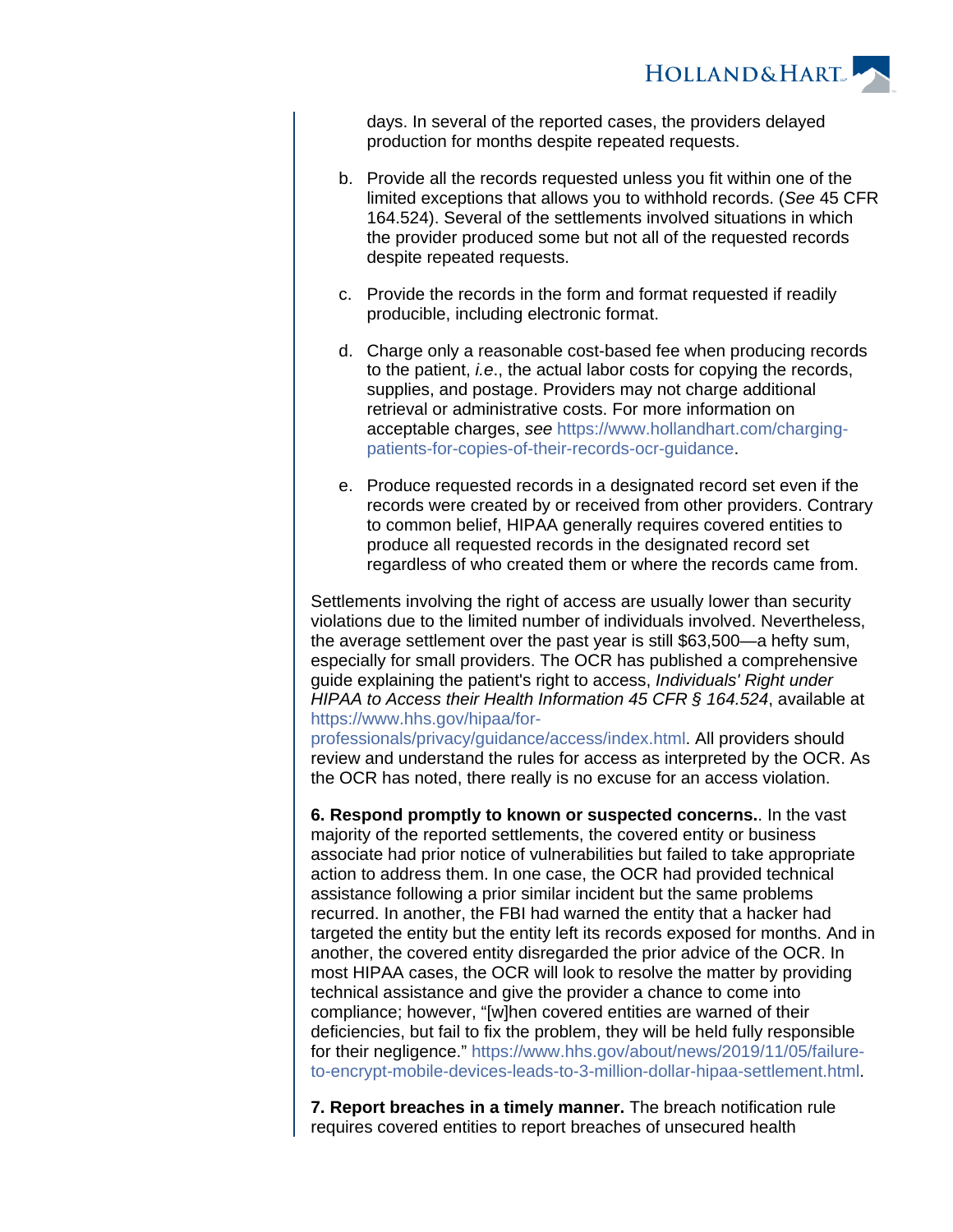**HOLLAND&HART** 

information within 60 days unless there is a low probability that the data has been compromised. The OCR has warned that the failure to report the breach may constitute "willful neglect" triggering mandatory HIPAA penalties even if the underlying breach did not. (74 FR 40879). A Virginia hospital system agreed to pay \$2.175 million because it failed to timely self-report a breach. Per the OCR, "When health care providers blatantly fail to report breaches as required by law, they should expect vigorous enforcement action by the OCR."

[https://www.hhs.gov/about/news/2019/11/27/ocr-secures-2.175-million](https://www.hhs.gov/about/news/2019/11/27/ocr-secures-2.175-million-dollars-hipaa-settlement-breach-notification-and-privacy-rules.html)[dollars-hipaa-settlement-breach-notification-and-privacy-rules.html.](https://www.hhs.gov/about/news/2019/11/27/ocr-secures-2.175-million-dollars-hipaa-settlement-breach-notification-and-privacy-rules.html)

**8. Business associates beware!** HIPAA applies directly to business associates as well as healthcare providers and health insurers. Last year, the OCR listed the HIPAA violations for which business associates may be directly liable. [https://www.hhs.gov/hipaa/for-](https://www.hhs.gov/hipaa/for-professionals/privacy/guidance/business-associates/factsheet/index.htm)

[professionals/privacy/guidance/business-associates/factsheet/index.html](https://www.hhs.gov/hipaa/for-professionals/privacy/guidance/business-associates/factsheet/index.htm). In September, a business associate agreed to pay \$2.3 million for failing to implement security measures after a hacker accessed over 6 million patient records.

**9. Small providers are not exempt.** "All health care providers, large and small, need to take their HIPAA obligations seriously." [https://www.hhs.gov/about/news/2020/03/03/health-care-provider-pays-](https://www.hhs.gov/about/news/2020/03/03/health-care-provider-pays-100000-settlement-ocr-failing-implement-hipaa.html)[100000-settlement-ocr-failing-implement-hipaa.html](https://www.hhs.gov/about/news/2020/03/03/health-care-provider-pays-100000-settlement-ocr-failing-implement-hipaa.html). Many of the settlements involving access violations involved relatively small physician practices. As discussed above, a Utah gastroenterologist agreed to pay \$100,000 for security rule violations. A North Carolina FQHC agreed to pay \$25,000 for systemic security rule noncompliance. And a small Texas dental practice had to pay \$10,000 for improperly disclosing protected health information in response to a social media post. Which leads to the next lesson…

**10. Do not disclose PHI on social media.** Covered entities may not disclose protected health information on social media in response to a patient's post without the patient's HIPAA-compliant authorization. Protected health information includes any information if "there is a reasonable basis to believe the information can be used to identify the individual." (45 CFR 160.103). Any information that indicates the person is a patient is protected. As the OCR stated, "Doctors and dentists must think carefully about patient privacy before responding to online reviews." [https://www.hhs.gov/about/news/2019/10/02/dental-practice-pays-10000](https://www.hhs.gov/about/news/2019/10/02/dental-practice-pays-10000-settle-social-media-disclosures-of-patients-phi.html) [settle-social-media-disclosures-of-patients-phi.html](https://www.hhs.gov/about/news/2019/10/02/dental-practice-pays-10000-settle-social-media-disclosures-of-patients-phi.html).

**Conclusion.** Given the thousands of HIPAA complaints or breach reports that the OCR must receive annually, very, very few actually result in penalties or settlements; they are usually reserved for fairly egregious cases involving repeated or complete disregard of HIPAA obligations. Even if they experience a breach, covered entities and business associates can generally avoid HIPAA penalties if they can document their good faith compliance, including performing and regularly updating an appropriate security risk assessment; implementing appropriate policies and safeguards such as encryption; training personnel; and responding promptly and appropriately to suspected violations. As the recent